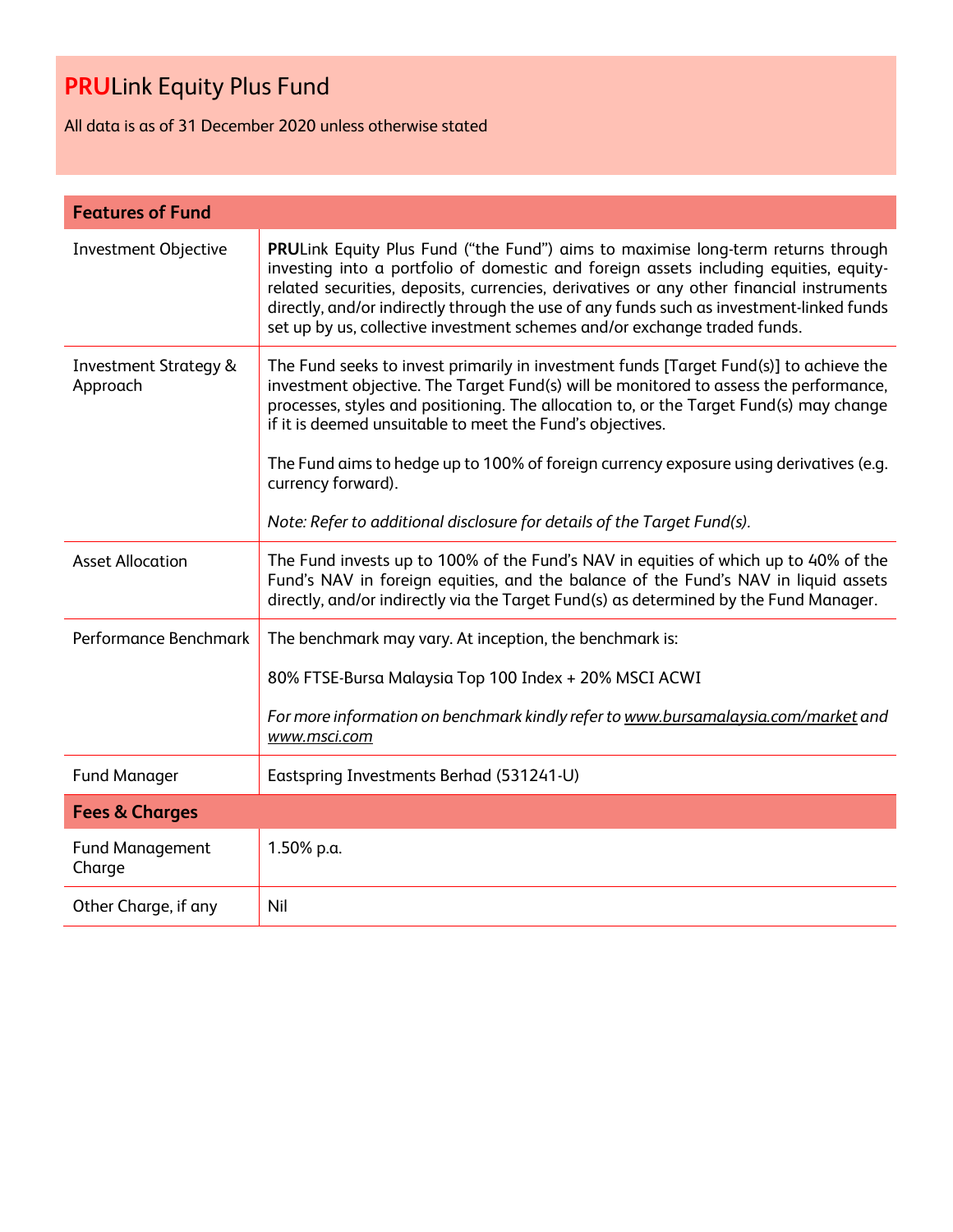All data is as of 31 December 2020 unless otherwise stated

# **Fund Performance**



**PRU**Link Equity Plus Fund Vs. 80% FTSE-Bursa Malaysia Top 100 Index + 20% MSCI ACWI

**Notice: The graphs are included for illustrative purposes only. Past performance of The Fund is not an indication of its future performance.**

| Year | <b>Actual Performance</b><br><b>PRULink Equity Plus Fund</b> | <b>Benchmark</b><br>80% FTSE-Bursa Malaysia Top 100 Index +<br><b>20% MSCI ACWI</b> |  |  |  |  |
|------|--------------------------------------------------------------|-------------------------------------------------------------------------------------|--|--|--|--|
| 2020 | $1.01\%$ *                                                   | $4.00\%$ *                                                                          |  |  |  |  |

\*Fund Performance is from fund launch date until year end of the same year (non-annualised return).

*Sources: Lipper IM and Bloomberg, 31 December 2020*

Notice: Past performance is not an indication of its future performance. This is strictly the performance of the investment/underlying funds, and not the returns earned on the actual premiums paid of the investment-linked insurance product.

Basis of calculation of past performance:

$$
= \left(\frac{\text{Net Asset Value at the end of Year n}}{\text{Net Asset Value at the end of Year n} - 1}\right)\%
$$

# **Additional Disclosure for PRULink Equity Plus Fund**

At inception, the Fund will invest into the **PRU**Link Strategic Fund, **PRU**Link Global Strategic Fund (with Hedging) and/or **PRU**Link Money Market Fund ["Target Fund(s)"] which are managed by Eastspring Investments Berhad.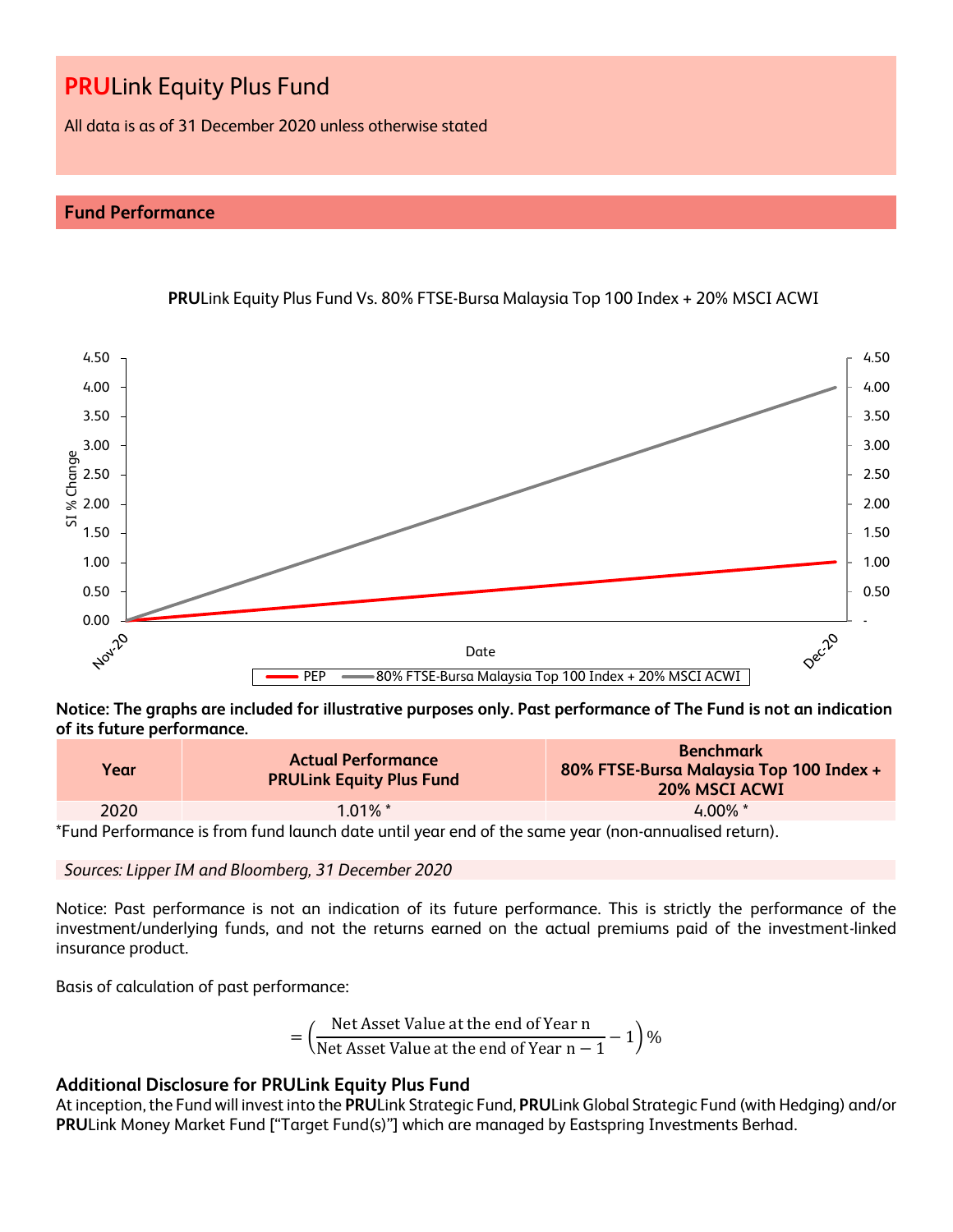# All data is as of 31 December 2020 unless otherwise stated

**PRU**Link Strategic Fund aims to maximise long-term capital growth through investing primarily into a portfolio of domestic assets including equities, equity-related securities, deposits or any other financial instruments directly, and/or indirectly through the use of any funds such as investment-linked funds set up by us, collective investment schemes and/or exchange traded funds. It will broadly consider Environmental, Social & Governance ("ESG") factors as part of the investment process.

The fund performance for the underlying **PRU**Link Strategic Fund denominated in MYR as at 31 December 2020 is as follows:

| rear)            | 2020       |
|------------------|------------|
| Net Performance  | $0.71\%$ * |
| .<br>$\sim$<br>. | .          |

\* Fund Performance is from fund launch date until year end of the same year (non-annualised return).

# *Source: Lipper IM and Bloomberg as at 31 December 2020*

**PRU**Link Global Strategic Fund (with Hedging) aims to generate long-term returns through investing primarily into a portfolio of foreign assets including equities, equity-related securities, deposits, currencies, derivatives or any other financial instruments directly, and/or indirectly through the use of any funds such as investment-linked funds set up by us, collective investment schemes and/or exchange traded funds.

The fund performance for the underlying **PRU**Link Global Strategic Fund (with Hedging) denominated in MYR as at 31 December 2020 is as follows:

| $I$ orr<br><b>CAL</b> | 2020   |
|-----------------------|--------|
| Net<br>nance          | 2.08%* |

\* Fund Performance is from fund launch date until year end of the same year (non-annualised return).

*Source: Lipper IM and Bloomberg as at 31 December 2020*

**PRU**Link Money Market Fund aims to preserve capital value while providing returns which are comparable to short term bank deposits by investing primarily in high quality, low risk, short-term money market instruments and debt securities.

The fund performance for the underlying **PRU**Link Money Market Fund denominated in MYR as at 31 December 2020 is as follows:

| Year                                                                                                             | 2020 | 2019  | 2018  | 2017  | 2016  | 2015  | 2014  | 2013  | 2012  | 2011      |
|------------------------------------------------------------------------------------------------------------------|------|-------|-------|-------|-------|-------|-------|-------|-------|-----------|
| Net Performance                                                                                                  | .97% | 2.76% | 3.09% | 3.03% | 3.59% | 4.10% | 4.73% | 3.55% | 3.50% | $0.45%$ * |
| *Econol Daufause au sa ia fuana fouad bocuada data contil coau anal af tha agus a coau fuana aunoculia adudadous |      |       |       |       |       |       |       |       |       |           |

\*Fund Performance is from fund launch date until year end of the same year (non-annualised return).

*Source: Lipper IM and Bloomberg as at 31 December 2020*

Management fees may be charged at the Fund and/or Target Fund(s) level. Please note that you will be charged a maximum of 1.50% p.a., being the combined annual fund management charge at the Fund and Target Fund(s) levels. In addition, the Fund may incur hedging cost when derivatives (e.g. currency forward) are used for hedging purpose.

Target Fund(s) with investment strategies to invest in Exchange Traded Funds ("ETF") or other Collective Investment Schemes may incur additional expenses at the Target Fund(s) level which are taken as part of the investment strategy considerations to deliver the fund performance.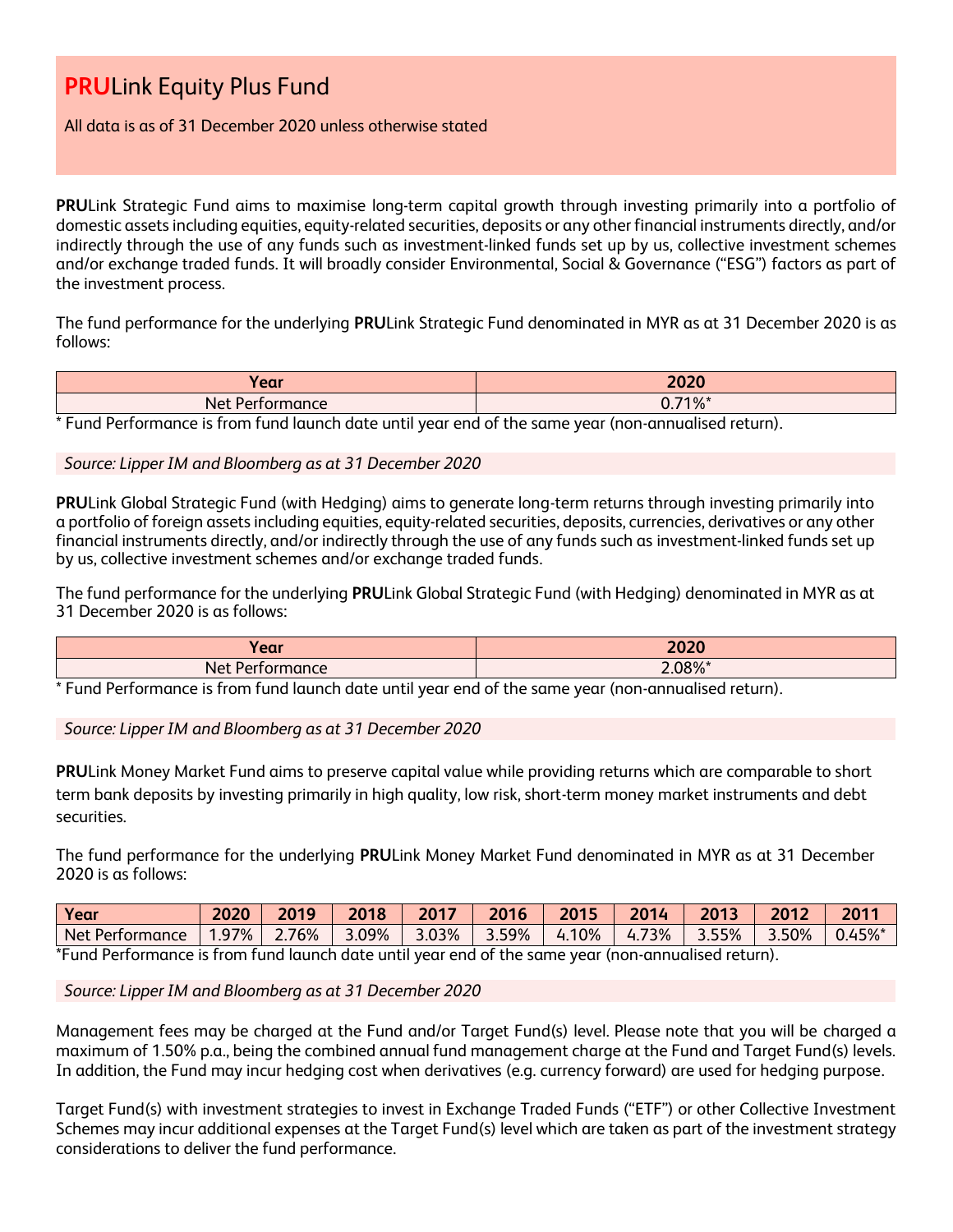All data is as of 31 December 2020 unless otherwise stated

# **Investment Risks for PRULink Equity Plus Fund**

The Fund is subjected to investment risks including the possible loss of the principal amount invested. The value of the units may fall as well as rise. In addition, the Fund is subjected to specific risk including and not limiting to:

# **General Risks when Investing in the Fund**

#### **Market Risk**

Market risk refers to potential losses that may arise from adverse changes in the market conditions. Market conditions are generally, affected by, amongst others, economic and political stability. If the market which the Fund invests in suffers a downturn or instability due to adverse economic or political conditions, this may adversely impact the market prices of the investments of the Fund.

#### **Liquidity Risk**

Liquidity risk refers to two scenarios. The first scenario is where an investment cannot be sold due to unavailability of a buyer for that investment. The second scenario is where the investment is thinly traded. Should the investments in the Target Fund(s) be thinly traded, this may cause the Fund to dispose the investment at an unfavorable price in the market and may adversely affect investor's investment. This risk may be mitigated through stringent security selection process.

#### **Inflation Risk**

This refers to the likelihood that an investor's investments do not keep pace with inflation, thus, resulting in the investor's decreasing purchasing power even though the investment in monetary terms may have increased.

# **Interest Rate Risk**

Interest rate risk is a general risk affecting conventional funds. This is so even though conventional funds only invest in investments that are in accordance with the mandate. The reason for this is because a high level of interest rates will inevitably affect corporate profits and this will have an impact on the value of both equity and debt securities. This risk is crucial in a bond fund since a bond portfolio management depends on forecasting interest rate movements. Prices of bonds move inversely to interest rate movements therefore as interest rates rise, the prices of bond decrease and vice versa. Furthermore, bonds with longer maturity and lower profit rates are more susceptible to interest rate movements.

# **Credit / Default Risk**

Bonds are subject to credit / default risk in the event that the issuer of the instrument is faced with financial difficulties, which may decrease their credit worthiness. This in turn may lead to a default in the payment of principal and interest.

# **Risk of Non-Compliance**

This risk arises from non-compliance with laws, rules and regulations, prescribed practices and the management company's internal policies and procedures, for example, due to oversight by the management company. Such noncompliance may force the management company to sell down securities of the Fund at a loss to rectify the noncompliance and in turn may adversely affect the value of investors' investment in the Fund. To mitigate this risk, the Fund Manager has put in place internal controls to ensure its continuous compliance with laws, rules and regulations, prescribed practices and the Fund Manager's internal policies and procedures.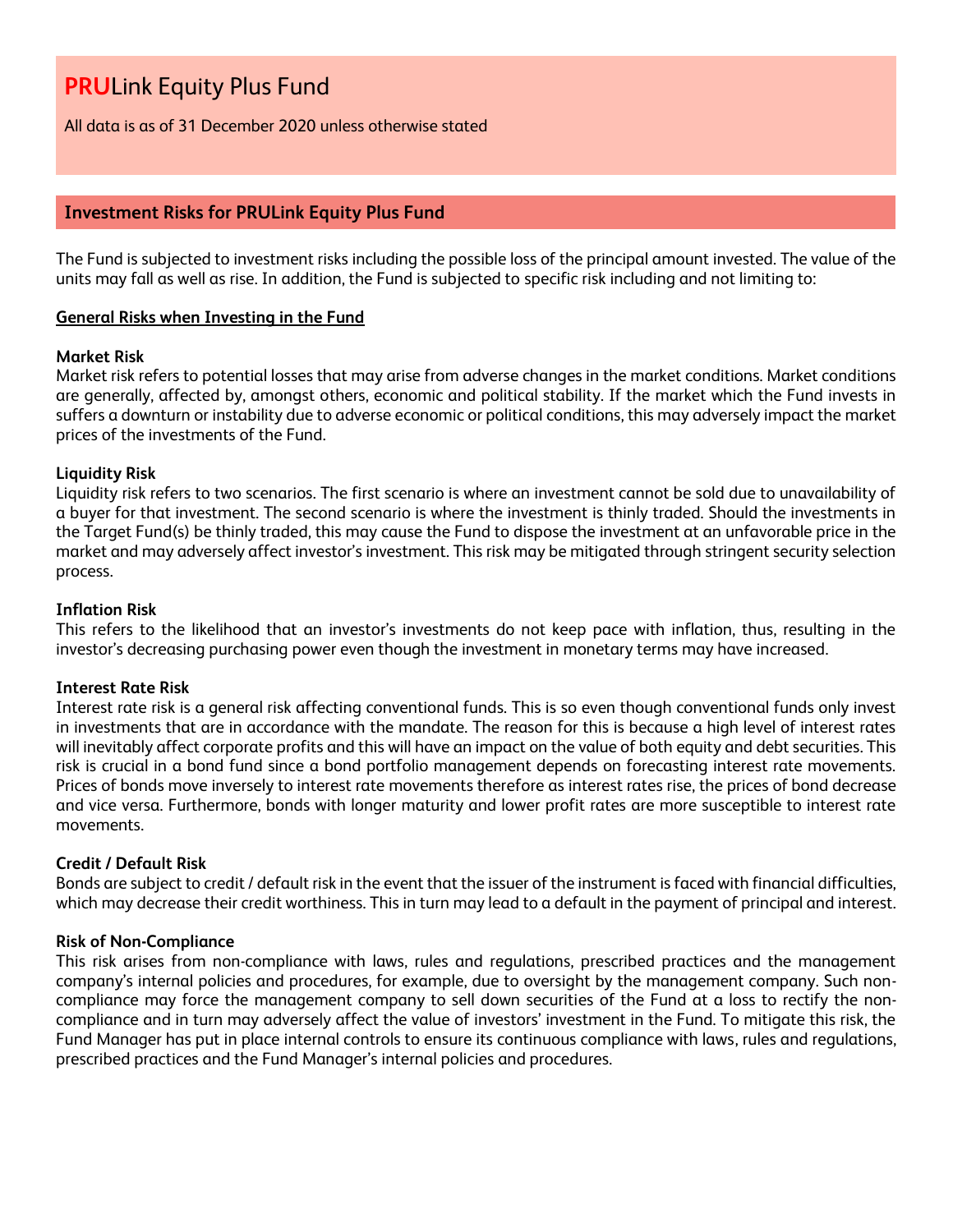All data is as of 31 December 2020 unless otherwise stated

#### **Concentration Risk**

This is the risk of a fund focusing a greater portion of its assets in a smaller selection of investments. The fall in price of a particular equity and / or fixed income investment will have a greater impact on the funds and thus greater losses. This risk may be minimized by the manager conducting even more rigorous fundamental analysis before investing in each security.

#### **Management Company Risk**

The performance of the Fund depends on the experience, expertise and knowledge of the management company. Should there be lack of any of the above qualities by the management company, it may adversely affect the performance of the Fund.

#### **Currency Risk**

The Fund is denominated in MYR, while the Target Fund(s) may be denominated in other currencies. The performance of the Fund may be affected by movements in the exchange rate between the MYR and the Target Fund(s)'s denominated currency. Where applicable, a currency hedging instrument or a currency hedged class of the Target Fund(s) may be used to minimise currency risk.

#### **Derivatives Risk**

Derivatives (e.g. currency forward) may potentially be used to hedge against any risk that may be derived from investing in the Target Fund(s), such as, but not limited to, currency risk. The Fund aims to hedge up to 100% of foreign currency exposure using derivatives (e.g. currency forward).

#### **Portfolio Risk**

The Fund is intended for investors who can accept the risks associated with investing primarily in the securities of the type held in the Fund. Investments in equities will be subject to the risks associated with equity and equity-related securities, including fluctuations in market prices, adverse issuer or market information and the fact that equity and equity-related interests are subordinate in the right of payment to other corporate securities, including debt securities. Likewise, investments in fixed income securities will be subjected to the risks associated with debt securities including credit and interest rate risk, and the additional risks associated with high-yield debt securities, loan participations and derivative securities. In addition, investors should be aware of the risks associated with the active management techniques that are expected to be employed by the Fund.

# **Specific Risks when Investing in the Target Fund(s) or its Sub-Fund(s) (collectively to be known as "Target Fund(s)")**

# **Security Risk**

Adverse price movements of a particular security invested by the Target Fund(s) may adversely affect the Target Fund(s)'s net asset value. The Target Fund Manager(s) strives to mitigate the impact of a particular security risk through portfolio diversification, which will help spread the element of risk.

# **Fund Management of Target Fund(s) Risk**

While the Fund Manager will exercise due skill and care in selecting the Target Fund(s), it does not have control over the management of the Target Fund(s) and there is no guarantee that the investment objectives will be met. This may result in policyholders suffering losses in their investments in the Target Fund(s).

The Target Fund(s) may change its objectives and become inconsistent with the objective of the Fund. In such instances, the Fund Manager will replace the Target Fund(s) with another collective investment scheme which the Fund Manager considers to be more appropriate in meeting the objective of the Fund.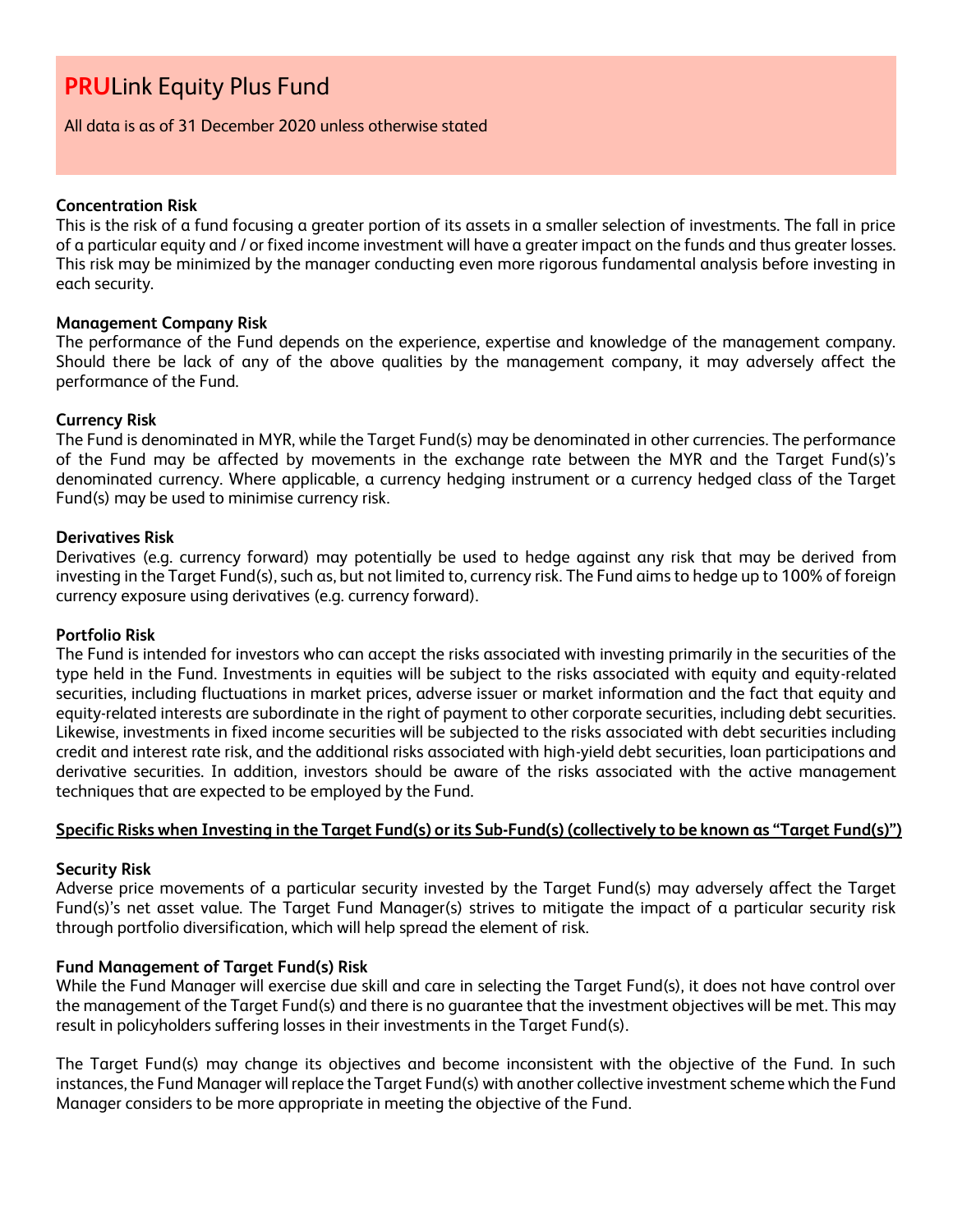All data is as of 31 December 2020 unless otherwise stated

# **Errors in Calculation of the Net Asset Value of the Target Fund(s)'s Risk**

There is a possibility there are errors in calculation of the net asset value of the Target Fund(s). In the event such errors occur, the net asset value of the Target Fund(s) will be affected hence, the Target Fund(s) will comply with the rules set forth in the relevant regulatory provisions applicable to the Target Fund(s). Compensation, if any, paid by the Target Fund(s) (subject to the laws of the jurisdiction in which such Target Fund(s) is domiciled), will be credited to the Fund as and when compensation is received.

In view of the foregoing, policyholders must be aware that there are circumstances where neither the Target Fund(s) nor the Fund Manager will be bound to compensate final beneficial owners.

# **Liquidity Risk**

Liquidity risk here refers to two scenarios. The first scenario is where the allocated liquidity of the Target Fund(s) is insufficient to meet redemption needs. The second scenario is where the Target Fund(s) is thinly traded. Should the investments in the Target Fund(s) be thinly traded, this may cause the Target Fund(s) to dispose the investment at an unfavorable price in the market and may adversely affect investors' investment. This risk may be mitigated through stringent security selection process.

# **Countries or Foreign Securities Risk**

This risk is associated with investments in securities listed or domiciled in countries other than the country of domicile. Any changes in the economic fundamentals, social and political stability, uncertainty or changes in countries' official currencies, currency movements and foreign investments policies in these countries may increase the volatility in asset values, liquidity and default risk which may have an impact on the prices of the securities that the Target Fund(s) invests in and consequently may affect the net asset value of the Target Fund(s).

Investments in certain markets may be restricted or controlled. In some countries, direct investments in securities may be prohibited and restricted due to regulatory requirements. These limitations may increase transaction costs and adversely affect a security's liquidity and the price in connection with the security.

The Target Fund Manager(s) will monitor and observe the developments in these countries where assets of the Target Fund(s) are allocated. In addition, the Target Fund Manager(s) will also employ a systematic investment process, which includes regular review, to manage and mitigate this risk.

# **Currency Risk**

The Target Fund(s)'s underlying investments may be denominated in their local currency, which may differ from the Target Fund(s)'s currency of denomination. The performance of the Target Fund(s) may be affected by movements in the exchange rate between the local currency of its underlying investments and the Target Fund(s)'s denominated currency.

# **Charges to Capital Risk**

The Target Fund(s)'s charges and expenses are taken from the capital, in whole or in part, resulting in possible constraint of capital growth.

# **Restrictions on Foreign Investment**

Some countries prohibit or impose substantial restrictions on investments by foreign entities. There may also be instances where a purchase order subsequently fails because the permissible allocation to foreign investors has been filled, depriving the Target Fund(s) of the ability to make its desired investment at the time.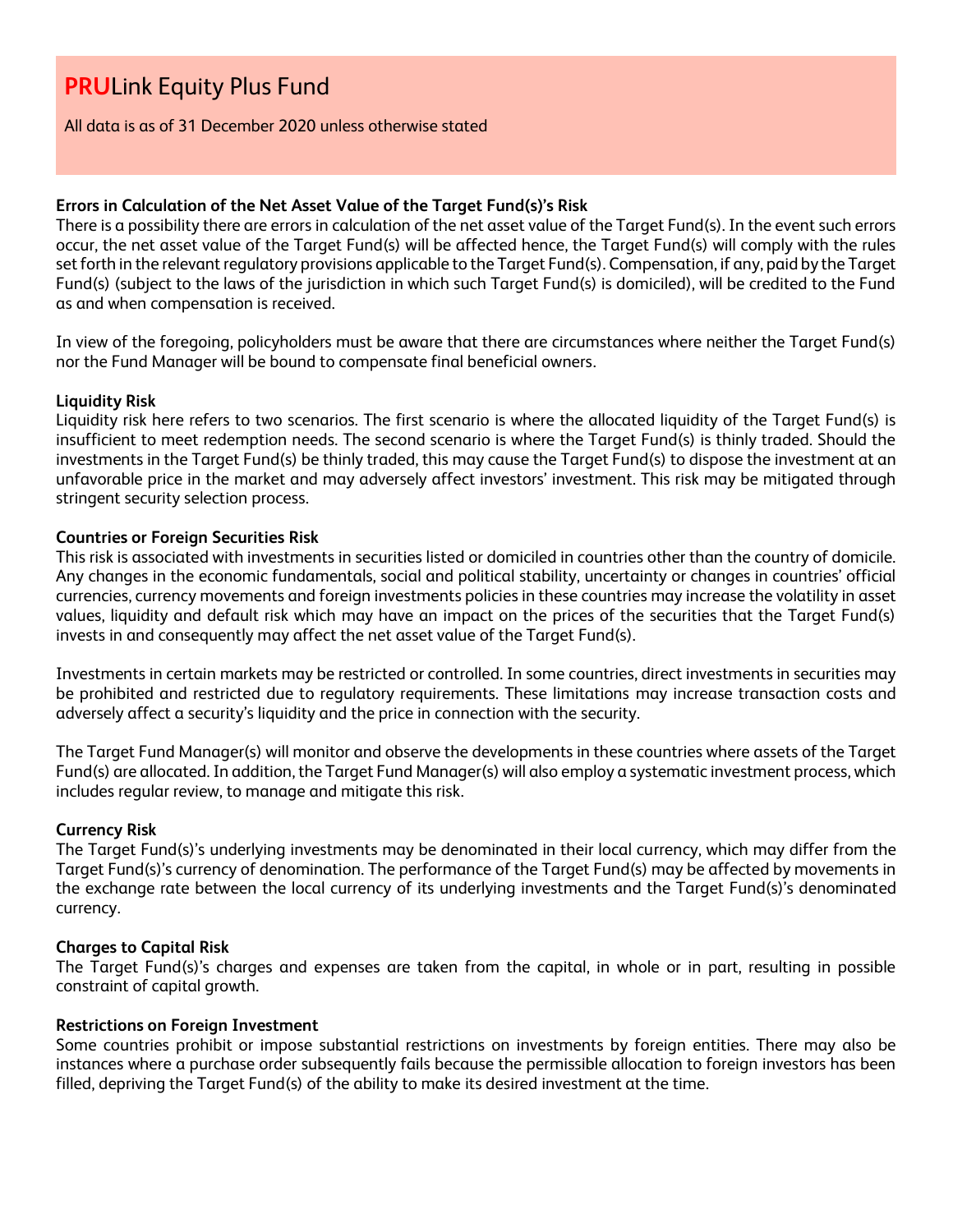All data is as of 31 December 2020 unless otherwise stated

# **Derivatives Risk**

The Target Fund Manager(s) may invest in derivatives which will be subject to risks. While the judicious use of derivatives by professional investment managers can be beneficial, derivatives involve risks different from, and, in some cases, greater than, the risks presented by more traditional securities investments. Some of the risks associated with derivatives are market risk, management risk, credit risk, liquidity risk and leverage risk. Investments in derivatives may require the deposit or initial margin and additional margin on short notice if the market moves against the investment positions. If no provision is made for the required margin within the prescribed time, the investment may be liquidated at a loss. Therefore, it is essential that such investments in derivatives are monitored closely.

The Target Fund Manager(s) has the necessary controls for investments in derivatives and have in place systems to monitor the derivative positions for the Target Fund(s). The Target Fund Manager(s) does not intend to use derivatives transactions for speculation or leverage but may use them for efficient portfolio management and/or risk management. Currency risk is simply one of the market risks which the fund will be exposed to and can be hedged using derivatives such as FX forwards/futures. Often the underlying currency risk may be taken on as a result of buying an underlying equity or bond. If the Target Fund Manager(s) does not want to also take the currency risk associated with these underlying assets, the Target Fund(s) may use Forward Foreign Exchange contracts to hedge any currency risk derived from holdings of non-base currency positions. Essentially this use of currency forwards is to hedge currency risk in the Target Fund(s).

*The above should not be considered to be an exhausted list of the risks which potential policyholders should consider before investing in the Fund. Potential policyholders should be aware that an investment in the Fund may be exposed to other risks of exceptional nature from time to time.*

#### **Risk Management**

#### **Forecasting Risk**

Potential risks are taken into consideration in the process of sector allocation and stock selection based on analysis on various key factors such as economic conditions, liquidity, qualitative and quantitative aspects of the securities.

#### **System Control**

Risk parameters are set internally for each fund, depending on client's risk profile. These risk parameters include limits of issuer bet, group issuer, sector rating and issue size of the securities held in the portfolio.

A front-end office system is in place to monitor portfolio risks, serving as an auto filter for any limitations or breaches.